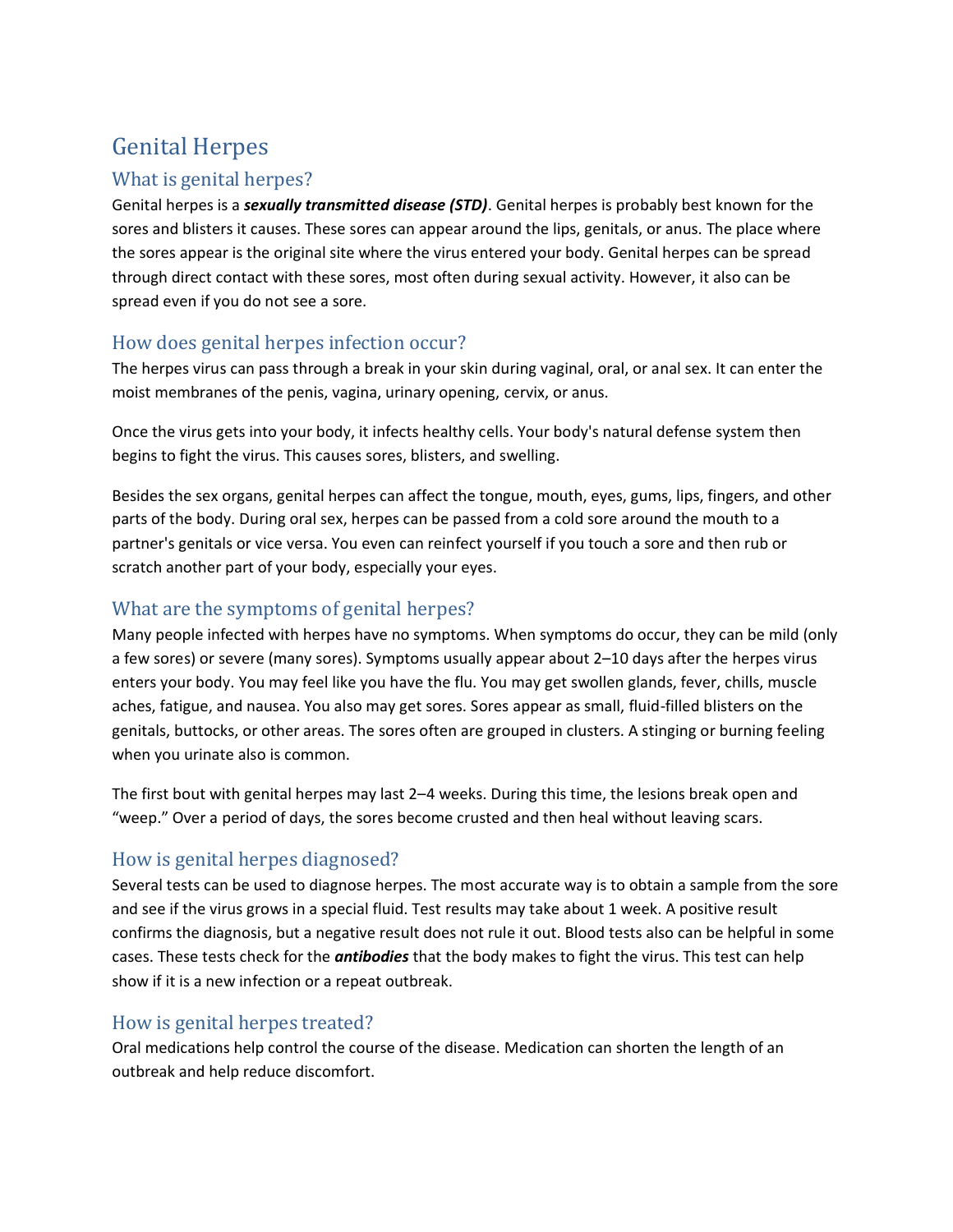## Can I get rid of herpes?

There is no cure for genital herpes. Although herpes sores heal in days or weeks, herpes does not leave your body. The virus travels to nerve cells near your spine. It stays there until some event triggers a new bout. The virus then travels along the nerves, back to where it first entered the body, and a new outbreak may occur. Sometimes the virus is present even when you do not see any sores.

## What happens when lesions recur?

If lesions recur, you may feel burning, itching, or tingling near where the virus first entered your body. You also may feel pain in your lower back, buttocks, thighs, or knees. These symptoms are called a *prodrome*. A few hours later, sores will appear. There is usually no fever and no swelling in the genital area. Sores heal more quickly—within 3–7 days in most cases. Also, repeat outbreaks usually are less painful.

## Is there any treatment that prevents repeat outbreaks?

If you have repeat outbreaks, taking medication on a daily basis can greatly reduce the symptoms. In many cases, it can prevent outbreaks for a long time. It also reduces the chance that you will give herpes to someone else.

## How can I prevent transmission of genital herpes?

If you or your partner has oral or genital herpes, avoid sex from the time of prodromal symptoms until a few days after the scabs have gone away. Be sure that lesions and their secretions do not touch the other person's skin. Wash your hands with soap and water after any possible contact with lesions. This will keep you from reinfecting yourself or passing the virus to someone else.

It is possible for you to pass herpes to someone else even when you do not have sores because the virus can be present without causing any symptoms. Using a condom may reduce your risk of passing or getting genital herpes, but does not protect against all cases. Although the virus does not cross through the condom, lesions not covered by the condom can cause infection. But using a condom will help protect you from other STDs.

## How can having genital herpes affect pregnancy?

If you are pregnant and have herpes, tell your health care provider. During pregnancy, there are increased risks to the baby, especially if it is the mother's first outbreak. Women who are infected for the first time in late pregnancy have a high risk (30–60%) of infecting the baby because they have not yet made antibodies against the virus. Although rare, when a newborn is infected, it most often occurs when he or she passes through the mother's infected birth canal. A herpes infection can cause serious problems in newborns, such as brain damage or eye problems.

If you are infected with the herpes virus for the first time during pregnancy, there are medications you can take to reduce how severe the symptoms are and how long they last. If you have herpes but it is not your first infection, your health care provider may give you medication that makes it less likely that you will have an outbreak of herpes at or near the time your baby is born.